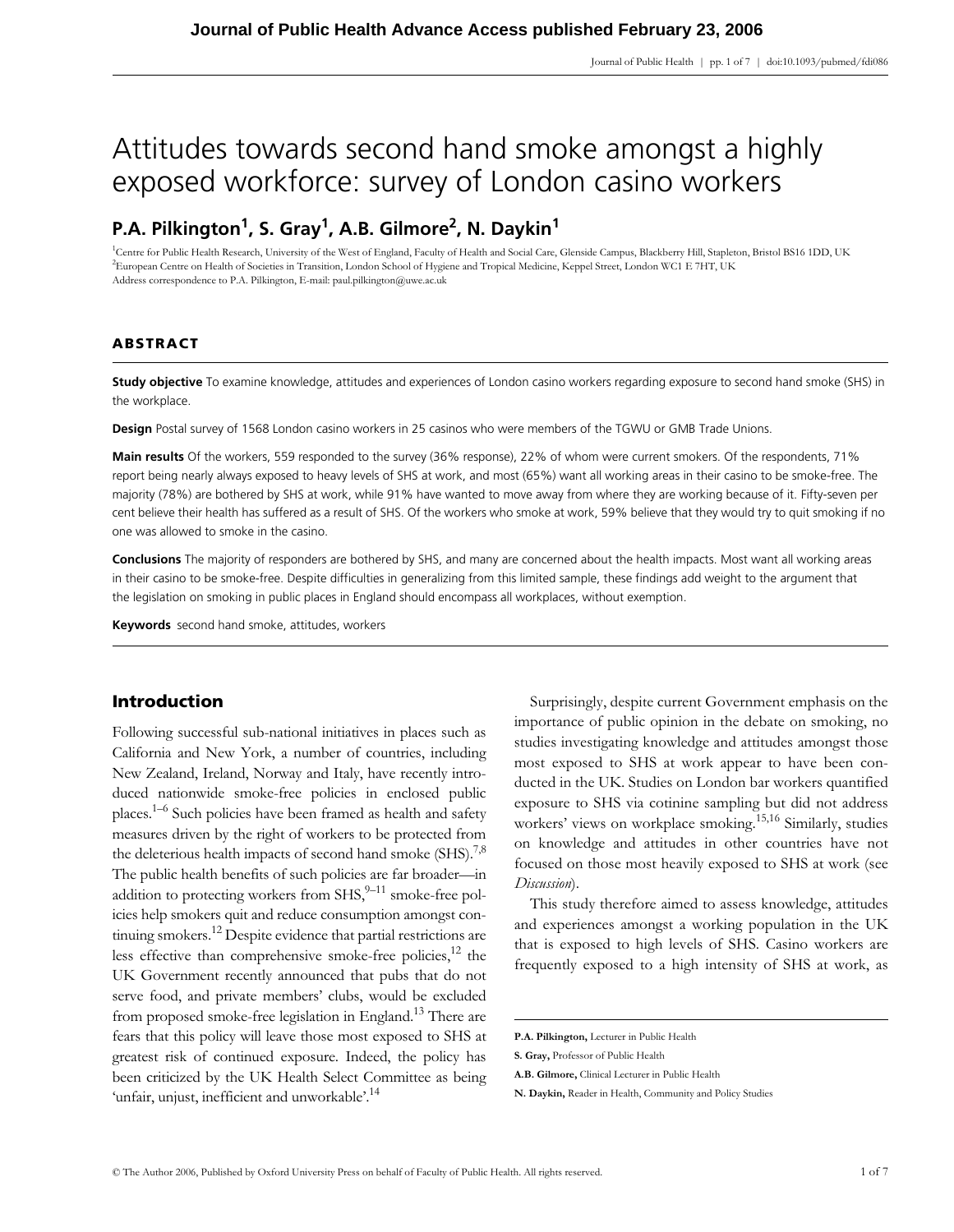smoking is a common activity amongst customers. They also work long shifts, in environments that often have little or no natural or artificial ventilation. And as casinos are private members clubs, it is possible that they will be excluded from the proposed smoke-free legislation in England outlined in the Health Bill. $^{13}$ 

## **Methods**

#### **Study design**

We used a quantitative approach (postal questionnaire survey) to investigate knowledge, attitudes and experiences of casino workers regarding exposure to SHS in the workplace, to allow us to gather views from a potentially large number of workers.

#### **Selection of participants**

Initial efforts to recruit participants were made via the four major national casino companies, but all declined to participate. We therefore made contact with the two unions that represent casino workers, the Transport and General Workers' Union (TGWU) and GMB Trade Union. Trade unions have a responsibility to help protect the health and safety of workers, and both agreed to provide access to all their members. We focused on casino workers in London for two reasons. First, while union representation amongst casino workers outside the capital is minimal, London casino workers are highly unionized (1568 workers, around 50% of the total London casino workforce, were members of one of the two unions in February 2005). Second, it is estimated that around one quarter of all casino workers in the UK work in London. Ethics approval was obtained from the University of the West of England Ethics Committee in October 2004.

#### **Design of questionnaire**

The questionnaire was developed over a period of twelve months. Nineteen of the forty-four questions used in the questionnaire were obtained from existing surveys, with the majority taken from the national UK Government Smokingrelated Behaviour and Attitudes survey.<sup>17</sup> All questions, including those created especially for the survey, were piloted with 20 casino workers and 9 academic colleagues to ensure content and face validity. This followed a process of pretesting with casino workers involved with the trade unions. Where necessary, changes to question wording, order and layout were made following the pilot stage.

#### **Distribution of questionnaires**

Questionnaires were distributed in February 2005 by post from the London offices of the TGWU and GMB Trade Unions to all their registered casino workers (across 25 London casinos). Due to concerns about confidentiality among the unions the questionnaires were completely anonymous. To try to maximize the response we arranged for reminder posters to be posted on union notice boards in each casino, worked with health and safety representatives via the trade unions to encourage people to respond and sent a second questionnaire with reminder letter to all workers in May 2005.

#### **Analysis of questionnaires**

Questionnaires were entered into SPSS. Data were cleaned, and potential multiple responders identified and excluded. We conducted descriptive analysis, including cross-tabulations of responses by smoking status, age and sex. Chi-square analysis was used to assess differences in attitudes by smoking status.

## **Findings**

#### **Characteristics of respondents**

Of the 1568 casino workers targeted, 559 responded to the survey after two mailings (response of 36%). Just over half of respondents were male (298, 54%), which compares with a 60% male union membership. Mean length of employment in casinos was 17 years, with an average of 38 hours worked per week. The majority of respondents worked on the gaming floor (470, 84%), while other areas of work included the reception  $(22, 4\%)$  and restaurant areas  $(16, 3\%)$ . Of the respondents,  $22\%$  ( $n = 125$ ) were current cigarette smokers, while 39% ( $n = 218$ ) had never smoked. Of the respondents, 12% ( $n = 64$ ) had degree level qualifications, while the highest level of qualification obtained by the majority was GCSE A-C equivalent (160, 29%). The majority of workers were aged between 24 and 54.

## **Current smoking policies**

Smoking appears to be widespread in casinos, as 94% (*n* = 520) of respondents indicate that customers can smoke in most or all areas of their casino (i.e. staff working areas). In comparison, most workers reveal that they can only smoke in designated smoking rooms or areas (531, 96%). Ninety-two per cent (*n* = 513) report that there are separate smoking and non-smoking staff rest areas in their casino, although 5%  $(n = 29)$  say that all staff rest areas are smoking at all times.

## **Frequency and intensity of exposure to second hand smoke**

Casino workers were asked to estimate the frequency (never exposed/sometimes exposed/often exposed/nearly always exposed) and intensity (nil/light/moderate/heavy) of their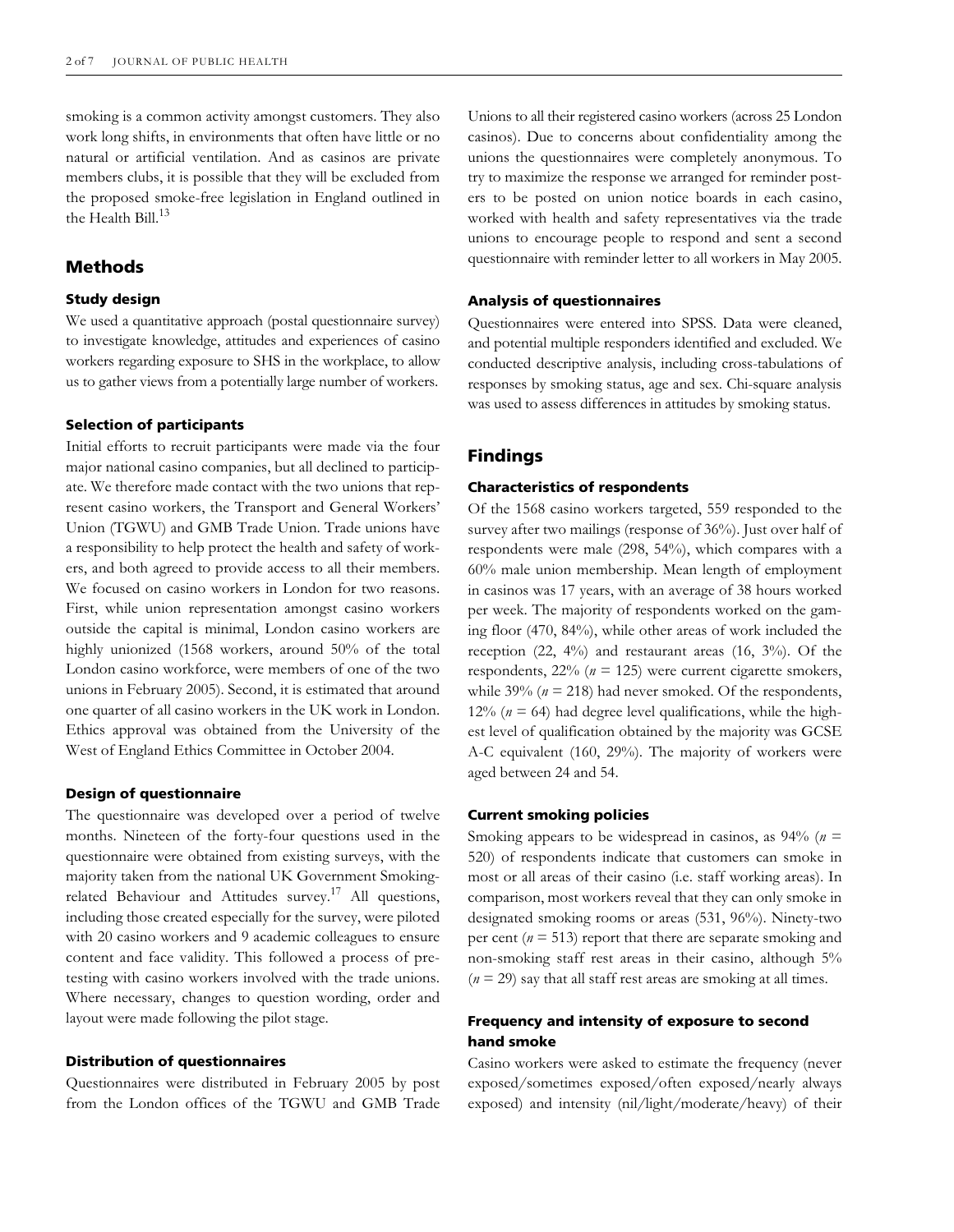exposure to SHS whilst at work. The majority grade their exposure in the highest category on both measures. Thus 83% ( $n = 459$ ) say they are 'nearly always exposed' to SHS at work, while  $75\%$  ( $n = 414$ ) rate their intensity exposure as 'heavy'. 71% ( $n = 393$ ) of responders classify themselves as being nearly always exposed to heavy levels of SHS.

## **Knowledge of health effects of second hand smoke**

The vast majority of respondents agree or strongly agree that exposure to other people's tobacco smoke is harmful to health (545, 98%). A clear majority also think that exposure to other people's tobacco smoke increases the risk of lung cancer (536, 98%), heart disease (461, 92%), bronchitis (469, 93%) and coughs and colds (404, 83%). Nonsmokers are marginally more likely than smokers to think this.

#### **Desired smoking restrictions**

The majority of workers want to see a ban on smoking in all customer/working areas (361, 65%), with 31% of workers

preferring to have a mixture of smoking and non-smoking customer areas. Non-smokers are more likely to want to see a total ban in customer areas, with smokers tending to favour a mixture of smoking and non-smoking customer areas (Table 1). Significantly, only 1% of all respondents want smoking to be allowed in all customer areas (the current policy in most casinos).

The majority of respondents want to maintain separate smoking and non-smoking staff rest areas (349, 63%). However 34% do want smoking banned in all staff rest areas. Again, there are differences in attitudes by smoking status, with non-smokers more supportive of making all rest areas smoke-free (Table 1).

#### **Attitudes towards exposure to second hand smoke**

Of the respondents,  $78\%$  ( $n = 435$ ) say that they mind if people smoke near them at work, while an additional 10% say that it depends (usually on whether customers deliberately blow smoke on their face). Only 12% say they don't mind. Non-smokers are more likely to mind, but more than

**Table 1** Attitudes towards Second Hand Smoke exposure in the workplace, by smoking status

| Question and responses                                                                                | Smokers <sup>a</sup> n (%) | Non-smokers <sup>a</sup> n (%) | All respondents n (%) | Chi-square | df | P-value |
|-------------------------------------------------------------------------------------------------------|----------------------------|--------------------------------|-----------------------|------------|----|---------|
| What smoking policy would you like to see in customer (working) areas of the casino?                  |                            |                                |                       |            |    |         |
| Ban smoking in all areas                                                                              | 49 (40)                    | 312 (72)                       | 361 (65)              | 44.7(a)    | 3  | < 0.001 |
| Have smoking and non-smoking areas                                                                    | 65 (53)                    | 106(25)                        | 171 (31)              |            |    |         |
| Allow smoking in all areas                                                                            | 5(4)                       | 2(1)                           | 7(1)                  |            |    |         |
| Other response                                                                                        | 4(3)                       | 11(3)                          | 15(3)                 |            |    |         |
| Total                                                                                                 | 123 (100)                  | 431 (101)                      | 554 (100)             |            |    |         |
| What smoking policy would you like to see in staff rest areas?                                        |                            |                                |                       |            |    |         |
| Ban smoking in all areas                                                                              | 22(18)                     | 167 (39)                       | 189 (34)              | 19.2(a)    | 4  | < 0.001 |
| Have separate smoking and non-smoking areas                                                           | 97 (78)                    | 252 (59)                       | 349 (63)              |            |    |         |
| Allow smoking in all areas                                                                            | 0(0)                       | 3(1)                           | 3(1)                  |            |    |         |
| Other response                                                                                        | 5(4)                       | 7(2)                           | 12(2)                 |            |    |         |
| Total                                                                                                 | 124 (100)                  | 429 (101)                      | 553 (100)             |            |    |         |
| Do you mind in general if other people smoke near you at work?                                        |                            |                                |                       |            |    |         |
| Yes                                                                                                   | 65(53)                     | 370 (86)                       | 435 (78)              | 67.9       | 2  | < 0.001 |
| <b>No</b>                                                                                             | 37(30)                     | 27(6)                          | 64 (12)               |            |    |         |
| It depends                                                                                            | 21(17)                     | 35(8)                          | 56 (10)               |            |    |         |
| Total                                                                                                 | 123 (100)                  | 432 (100)                      | 555 (100)             |            |    |         |
| Have you ever wanted to move away from where you are working because of other people's tobacco smoke? |                            |                                |                       |            |    |         |
| Yes                                                                                                   | 95 (76)                    | 411 (95)                       | 506 (91)              | 42.7       | 1  | < 0.001 |
| No                                                                                                    | 30(24)                     | 21(5)                          | 51(9)                 |            |    |         |
| Total                                                                                                 | 125 (100)                  | 432 (100)                      | 557 (100)             |            |    |         |

Note: Not all percentages equal 100, because of rounding errors. (a) Chi-square compares smokers with non-smokers, and computed by combining all responses that wanted to allow smoking in at least part of the customer or staff rest areas ('allow', 'separate areas' or 'other') to remove counts less than 5. aSmokers are those who currently smoke cigarettes. Non-smokers are never smokers and ex-smokers combined.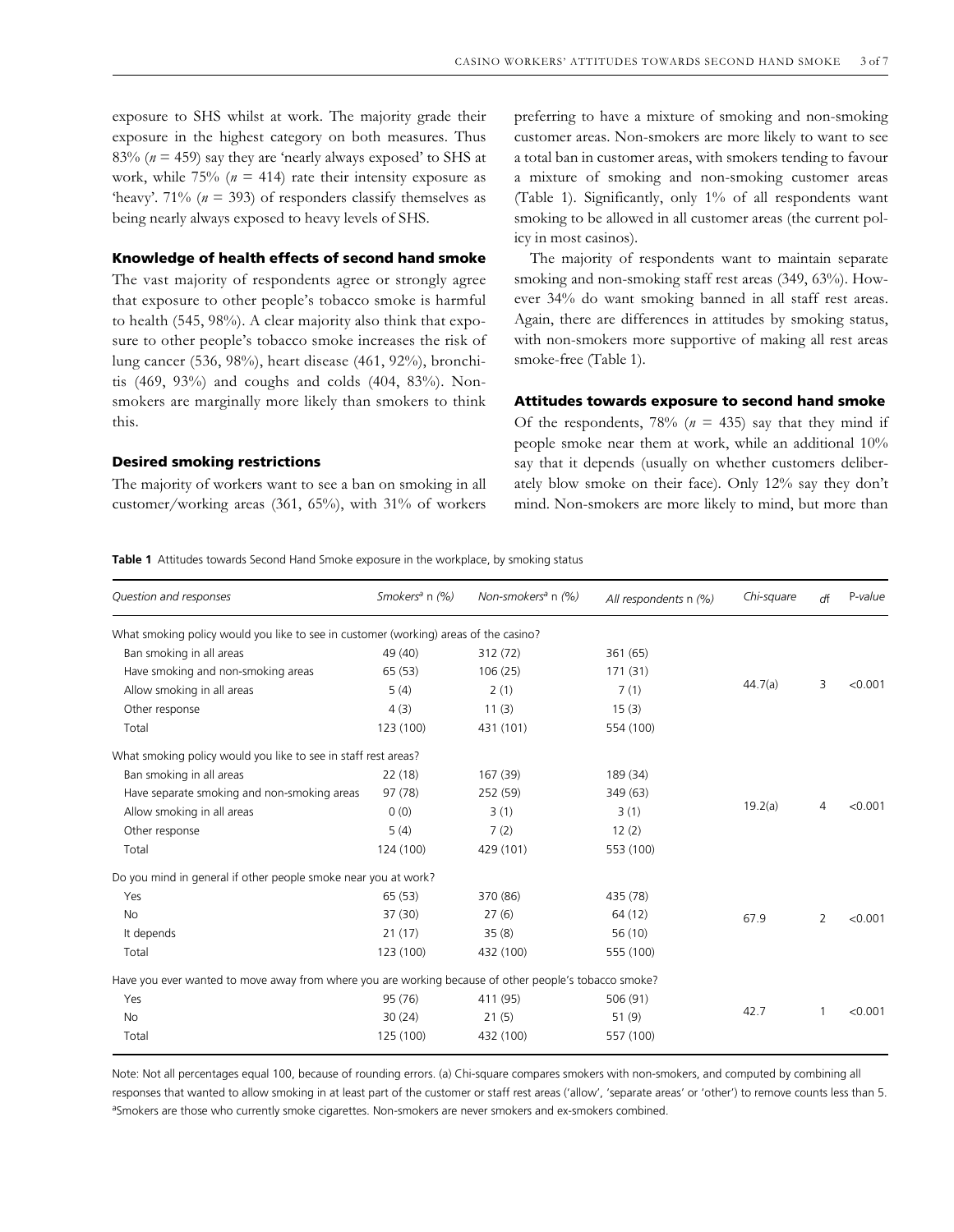half of current smokers said that they mind people smoking near them at work (Table 1).

The most popular reasons given for why casino workers mind people smoking near them at work is because it is bad for their health (432, 88%), makes their clothes smell (417, 86%), has an unpleasant smell (412, 84%), gets into their eyes  $(402, 82%)$ , makes them cough  $(322, 66%)$  and affects their breathing (261, 53%). Respondents were able to select any number of reasons.

The negative view held towards exposure to other people's tobacco smoke is again highlighted in that 91% (*n* = 506) of workers have at some time wanted to move away from where they are working because of exposure to other people's tobacco smoke. Smokers were less likely to be bothered than non-smokers (Table 1).

## **Action taken regarding exposure to second hand smoke**

A significant proportion of workers have taken action regarding tobacco smoke. Of the workers, 54% (*n* = 273) have raised the issue of exposure to other people's tobacco smoke with their manager,  $42\%$  ( $n = 183$ ) with their health and safety representative and 40% (*n* = 175) with their trade union representative.

It is concerning that only 10% of respondents ( $n = 57$ ) can definitely say that their employer has conducted a health and safety risk assessment on them. And of those, only 25% (*n* = 14) can remember that their risk assessment did ask about exposure to other people's tobacco smoke.

#### **Perception of whether their health has suffered**

**Table 2** Health-related questions and responses

Of the respondents,  $57\%$  ( $n = 315$ ) believe that they had suffered health problems as a result of exposure to other people's tobacco smoke at work, while 29% (*n* = 161) aren't sure (Table 2). Non-smokers are more likely to believe that they have suffered health problems compared with current smokers, and more likely to have taken time off work because of a health condition that they associate with exposure to SHS (Table 2). Amongst all respondents, 30% have taken time off work because of a health problem they associate with SHS (Table 2).

## **Perceived effect on smoking behaviour amongst current smokers**

Smokers do feel that there is a relationship between their smoking habits and exposure to other people's tobacco smoke at work. Of the current cigarette smokers, 77% (*n* = 95) either agree or agree strongly that exposure to other people's tobacco smoke in the workplace makes it harder for smokers to quit smoking. Of the smokers who responded to the survey,  $89\%$  ( $n = 111$ ) currently smoke in the workplace, with the majority (91%) smoking in rest areas during breaks. Of those,  $53\%$  ( $n = 58$ ) say they would try to quit smoking if they could not smoke at work, with  $25\%$  ( $n = 27$ ) saying they would cut down. If no one (customers or staff) were allowed to smoke at work, those who think they would try and quit rose to 59%.

## **Discussion**

#### **Main findings of this study**

This study has found that the majority of the casino workers who responded consider themselves heavily exposed to SHS at work, are bothered by this exposure, and many feel that it has affected their health. The majority of casino workers responding to the survey want all working areas in their

*Question and responses Smokersa* n *(%) Non-smokers<sup>a</sup>* n *(%) All respondents* n *(%) Chi-square d*f P*-value* Do you think that you have suffered a health problem as a result of exposure to other people's tobacco smoke whilst at work? Yes 45 (36) 270 (62) 315 (57) No 36 (29) 46 (11) 82 (15) 35.7(a) 2 <0.001 Don't know/not sure 43 (35) 118 (27) 161 (29) Total 124 (100) 434 (100) 558 (101) Have you ever taken time off work because of a health problem that you believe was caused by exposure to other people's tobacco smoke in your workplace? Yes 19 (15) 146 (34) 165 (30) No 95 (77) 217 (50) 312 (56) 28.1(a) 2 <0.001 Don't know/not sure 9 (7) 68 (16) 77 (14) Total 123 (99) 431 (100) 554 (100)

Note: Not all percentages equal 100, because of rounding errors. (a) Chi-square compares smokers with non-smokers.

aSmokers are those who currently smoke cigarettes. Non-smokers are never smokers and ex-smokers combined.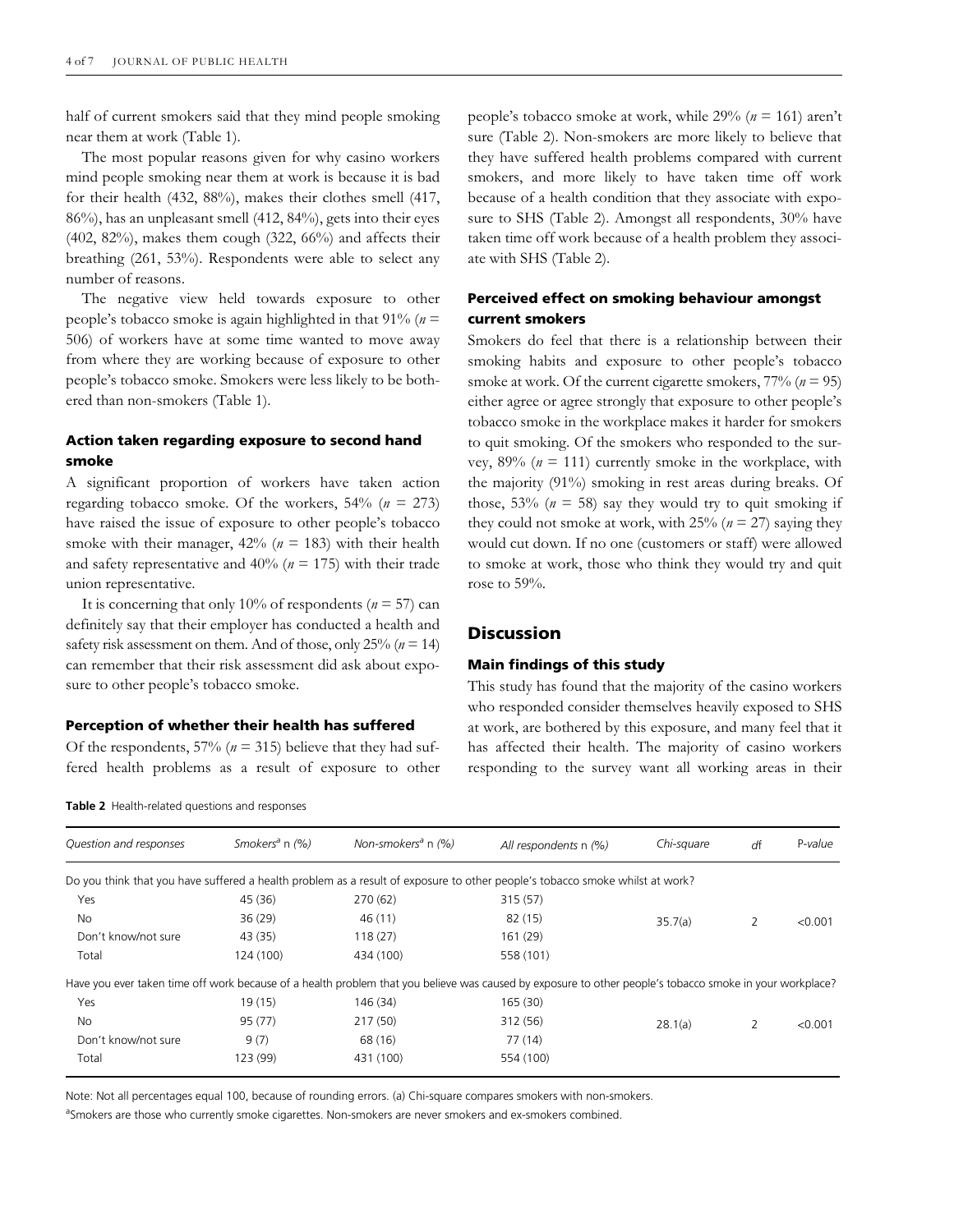casino to be smoke-free, although most would favour separate smoking and non-smoking staff rest areas. Compared with current smokers, non-smokers are more bothered by smoke and more supportive of smoke-free workplaces. However, a significant proportion of current smokers also want smoke-free working areas. Significantly, only 1% of all responders wanted smoking to be allowed throughout the whole casino—the current smoking policy in most casinos.

#### **What is already known on this topic**

Other than a single study of bar workers in New Zealand,<sup>18</sup> studies investigating knowledge, attitudes and experiences of workers towards exposure to SHS in the workplace have not focused on those who are most heavily exposed to SHS. Instead, studies have examined workers in psychiatric institutions in Ireland and Holland, $19,20$  hospital staff in Italy and the UK<sup>21,22</sup> industrial workers in Holland,<sup>23</sup> workers in a German metal company<sup>24</sup> and indoor workers in Australia.<sup>25</sup> Most studies found that workers were generally supportive of restrictions on workplace smoking, but did not favour totally smoke-free workplaces. Compared with non-smokers, smokers in the workplace are generally less knowledgeable about the health effects of SHS, less concerned about exposure and less supportive of smoking restrictions.<sup>26</sup>

It is notable that several of the studies were conducted in the health sector, where employers are likely to be more positive towards restricting workplace smoking. The failure to examine those most exposed to SHS, such as those in the hospitality and gaming industries, may be because these workers are harder for researchers to gain access to, sometimes due to obstructive employers.

Findings from studies on knowledge and attitudes are quite context specific, with levels of support for smoke-free policies likely to depend on the exact questions asked, the country under study and the socio-historical context. In particular, public support for smoke-free policies has generally increased over time, illustrated by consistent, year-on-year increases in support for smoke-free public places in the  $UK.<sup>27</sup>$ 

#### **What this study adds**

To our knowledge, this it is the first study in the UK to investigate knowledge, attitudes and experiences of SHS exposure amongst workers who are heavily exposed in the workplace. As such, it provides an important case study of how UK workers most affected by SHS feel about this exposure. Two mailings, along with a number of reminders, achieved a response of 36%, which whilst lower than ideal, does equate to over five hundred and fifty people.

These findings are particularly important for policymakers in the UK at a time when the Health Bill relating to smoking in public places is due to be debated by Parliament. As previously noted, the proposed partial smoking restrictions have been much derided because they are likely to increase inequalities in health and to be harder to enforce than comprehensive smoke-free legislation, whilst also conflicting with the smoke-free measures proposed in the rest of the UK.

The UK Government has justified its stance by suggesting that public opinion does not favour comprehensive smokefree legislation.<sup>28</sup> Whilst even this claim is disputed,<sup>14</sup> we believe that the views of individuals who are actually exposed to SHS at work should be given at least equal status to general public opinion. Our paper demonstrates that the majority of casino workers who responded to our survey want all working areas in their casino to be smoke-free. As one of the first pieces of research to give a voice to those who are most exposed to SHS at work, it is plausible that these views reflect those of other workers exposed to high levels of SHS in the workplace.

The research also suggests that a comprehensive smokefree policy would have important public health impacts; many current smokers anticipated quitting or cutting down on smoking if their casino becomes smoke-free. Such impacts would be consistent with previous research.<sup>12</sup> Moreover, evaluations of the recent comprehensive smoke-free legislation in Ireland showed important health impacts on workers previously exposed to SHS.<sup>9,10</sup>

As previously noted, research on knowledge and attitudes towards smoking in the workplace amongst those groups most heavily exposed to SHS is rare. This may be because employers in such industries are reluctant to allow research to take place, fearing the consequences of raising the issue amongst their workforce. Indeed, the refusal of the four major casino companies to participate in our survey appears to validate this theory. We could only conduct our research because a significant proportion of the casino workforce had trade union membership. Despite the limitations of surveying only union members, it may be that elsewhere in the world trade unions offer a route to gain access to workers whose voice would otherwise not be heard.

#### **Limitations of this study**

The main limitation of this study relates to the potential representativeness of the respondents to all London casino workers. The need to use union membership lists as the sampling frame, and the relatively low response (36%), effectively means that the results presented cover less than 20% of the current London casino worker population.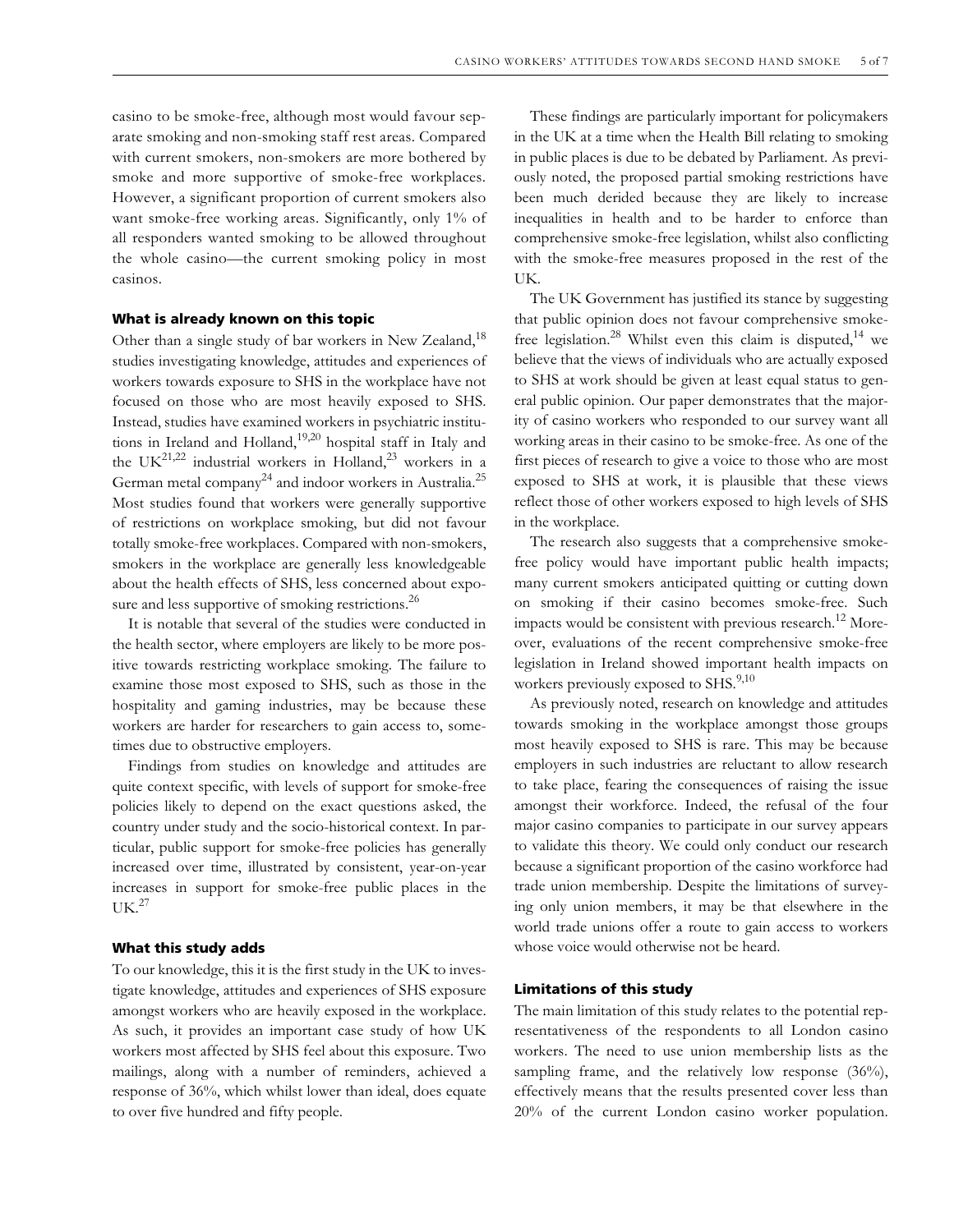Unfortunately it is impossible to ascertain how representative the sample is of the targeted union population or of the wider casino worker population in London. This is due to a lack of data with which to compare respondents with nonrespondents and unionized workers with non-unionized workers. Other than gender, the unions held no other summary data on their members against which to assess the representativeness of the responders, nor were we able to obtain data from the casino companies on the characteristics of the wider London workforce.

There is likely to be under-representation of smokers in the study results. Although 22% of respondents were current smokers (similar to national estimates of smoking prevalence<sup>27</sup>), actual prevalence of smoking in London casino workers is likely to be higher than this. For example, a study commissioned by Smoke-free London indicated that 37% of manual workers in London (into which group casino workers would likely fall) were current smokers.<sup>29</sup> Although smoking rates have since fallen (the survey used data from 1995 to 1999), this nevertheless suggests our survey overrepresents never- and ex-smokers at the expense of smokers. This, combined with the self-selecting nature of the respondents, may have resulted in a biased estimate of the level of support for smoke-free policies in casinos.

The questionnaires were anonymous, as the unions were very concerned about workers being identified by their employer. Whilst we believe this helped to increase the response, it meant that we did not know who had responded to the first mailing. Therefore all workers received a second copy of the questionnaire in the second mailing, and could potentially have responded twice. However, through a matching analysis using work history and demographic data in the questionnaires returned we identified only one likely duplicate responder who was excluded from the analysis. An individual could have returned two questionnaires and deliberately altered their demographic data (thereby evading detection as a duplicate responder), but we felt this unlikely.

The limitations outlined above mean that care needs to be taken when generalizing the findings of this survey more widely. However, given the difficulties in accessing this hard to reach group, this was a pragmatic approach that has enabled us to gain access to the views of a significant number of workers in a high-exposure environment.

## **Conclusions**

This survey suggests that there is likely to be strong support for smoke-free policies amongst those workers who are heavily exposed to SHS at work. It also reinforces evidence from previous studies regarding the likely public health benefits of smoke-free workplaces. Caution does need to be taken when interpreting the findings and generalizing to a wider population, because of the limited sampling frame, relatively low response, and likely under-representation of smokers in the group. However, despite these caveats, we believe that this study is a valuable contribution to the evidence based on knowledge and attitudes towards SHS exposure amongst highly exposed, difficult-to-access workers. In the UK context, it adds weight to the argument that the proposed legislation on smoking in public places in England should encompass all workplaces, without exemption.

## **Competing interests**

The authors confirm that they have no competing interests.

## **Acknowledgements**

PP designed and conducted the questionnaire survey, with ongoing advice from SG, AG and ND. PP drafted the first version of the paper. PP revised the paper following comments and edits from SG, AG and ND. All authors read and approved the final draft of the paper. Statistical advice was provided by Dr Paul White and Dr Jon Pollock. Special thanks to Michael Ainsley from the GMB trade union and Rose Keeping and Nick Bunn from the TGWU trade union for their assistance during the survey.

## **References**

- 1 Macdonald H, Glantz SA. Political realities of statewide smoking legislation: the passage of California's Assembly Bill 13. *Tob Control* 1997;**6**:41–54.
- 2 New York State Department of Health. Clean Air Indoor Act. Regulation of Smoking in Public and Work Places. 24th July 2003.
- 3 Ministry of Health, New Zealand. Smokefree Law in New Zealand. Last updated 27th May 2005. http://www.moh.govt.nz/smokefreelaw (last accessed on 06/06/05).
- Department of Health Ireland Press Release. Martin announces total ban on smoking in the workplace. 30th January 2003.
- 5 Helsedepartmentet (Ministry of Health) Press Release. Smokefree restaurants, bars and the like in Norway from June 1. 1st June 2004.
- 6 European Public Health Alliance. Italy bans smoking in public places. http://www.epha.org/a/1630 (last accessed on 06/06/05).
- 7 Taylor R, Cumming R, Woodward A *et al*. Passive smoking and lung cancer: a cumulative meta-analysis. *Aust N Z J Public Health* 2001;**25**:203–11.
- 8 Law MR, Morris JK, Wald NJ. Environmental tobacco smoke exposure and ischaemic heart disease: an evaluation of the evidence. *Br Med J* 1997;**315**:973–80.